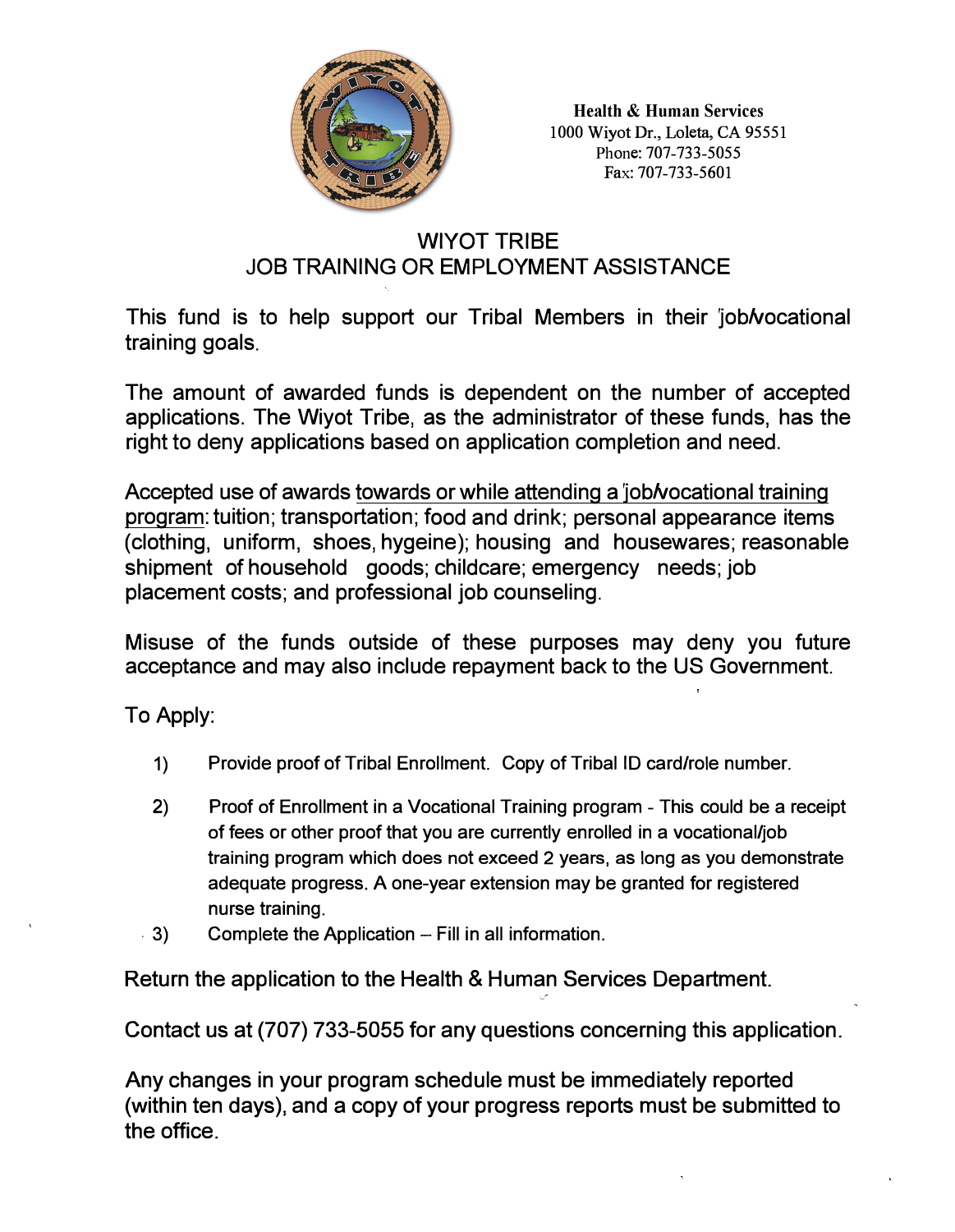## **U.S. DEPARTMENT OF THE INTERIOR BUREAU OF INDIAN AFFAIRS**

### **APPLICATION FOR TRAINING OR EMPLOYMENT ASSISTANCE**

| Tribal ID No.<br>Social Security No. ______________                                                                                                                                                                                                                                                                    |                                                                                  |                                                                                                                                        |  |  |
|------------------------------------------------------------------------------------------------------------------------------------------------------------------------------------------------------------------------------------------------------------------------------------------------------------------------|----------------------------------------------------------------------------------|----------------------------------------------------------------------------------------------------------------------------------------|--|--|
| <b>INFORMATION RECORD</b>                                                                                                                                                                                                                                                                                              | This is a new mailing address, please update my enrollment record.               |                                                                                                                                        |  |  |
| Name (Last, First, Middle Initial)                                                                                                                                                                                                                                                                                     | <b>Mailing Address:</b><br>Telephone No. (<br>$\overline{\phantom{a}}$           | Date of Birth:                                                                                                                         |  |  |
| Veteran<br><b>Marital Status</b><br>Yes<br>Single __<br>No                                                                                                                                                                                                                                                             | Married $\boxed{\phantom{a}}$ Widowed<br>_Divorced _<br>Separated                | <b>Number of Dependents</b><br>Dependents<br>Children in School_______                                                                 |  |  |
| <b>Applying for</b><br>Vocational Training $\boxed{\phantom{a}}$<br>Initial<br>Direct Employment_L_I                                                                                                                                                                                                                   | <b>Request</b><br><b>Agency</b><br>Repeat 112 <sup>1</sup><br>Region<br>(Circle) | In Case of Emergency<br>Name: _________________<br>Address:____________________                                                        |  |  |
|                                                                                                                                                                                                                                                                                                                        |                                                                                  | <u> 1980 - Andrea Andrea Andrea Andrea Andrea Andrea Andrea Andrea Andrea Andrea Andrea Andrea Andrea Andrea Andr</u><br>Telephone No. |  |  |
| <b>Education:</b>                                                                                                                                                                                                                                                                                                      |                                                                                  |                                                                                                                                        |  |  |
| Type of Training or employment you are interested in: ____________<br>Do you have any physical limitations that would interfere with your training or employment? Yes $\Box$ No $\Box$<br>If yes, please explain______<br>Have you had previous training? Yes No<br>For Training:<br>School and Address: _____________ |                                                                                  |                                                                                                                                        |  |  |
| <b>EMPLOYMENT RECORD:</b> (List your three most important periods of employment.)                                                                                                                                                                                                                                      |                                                                                  |                                                                                                                                        |  |  |
| From: To: Community Employer Name and Address: Community Community To: Community Employer Name and Address: Co<br>Job Title: <u>Description and Duties: __________________________________</u>                                                                                                                         |                                                                                  |                                                                                                                                        |  |  |
|                                                                                                                                                                                                                                                                                                                        |                                                                                  |                                                                                                                                        |  |  |
| From: To: Comedia Lemployer Name and Address:                                                                                                                                                                                                                                                                          |                                                                                  | <u> 1980 - An Dùbhlachd ann an Dùbhlachd ann an Dùbhlachd ann an Dùbhlachd ann an Dùbhlachd ann an Dùbhlachd ann a</u>                 |  |  |
| Reason for Leaving: ____________________________                                                                                                                                                                                                                                                                       |                                                                                  |                                                                                                                                        |  |  |
|                                                                                                                                                                                                                                                                                                                        |                                                                                  |                                                                                                                                        |  |  |
|                                                                                                                                                                                                                                                                                                                        |                                                                                  |                                                                                                                                        |  |  |